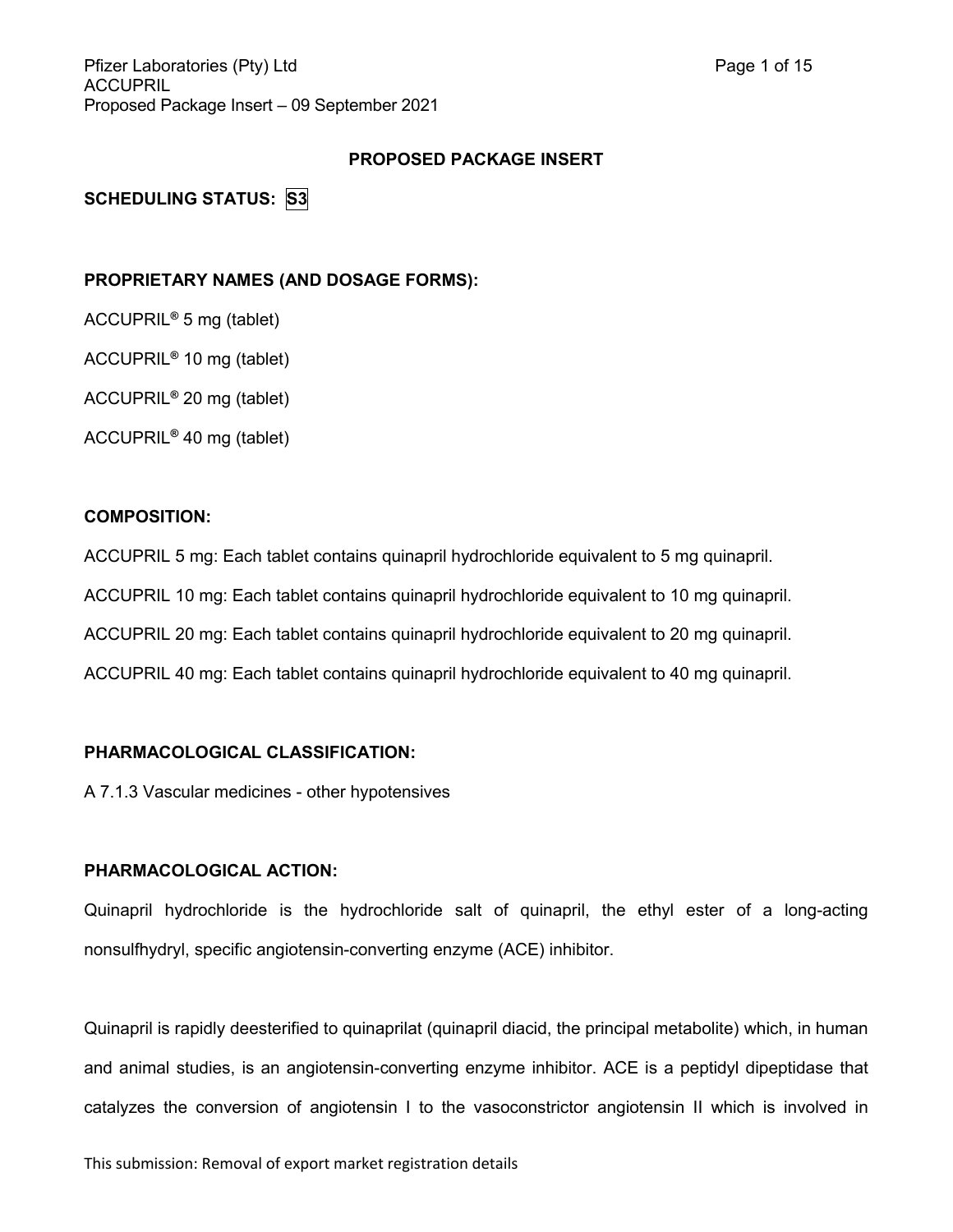vascular control and function through many different mechanisms, including stimulation of aldosterone secretion by the adrenal cortex. The primary mode of action of quinapril in humans and animals is to inhibit ACE, thereby decreasing vasopressor activity and aldosterone secretion. Removal of angiotensin II negative feedback on renin secretion leads to increased plasma renin activity. Quinapril has antihypertensive activity in the presence of low to normal plasma renin concentrations.

Other possible mechanisms contributing to the activity of ACE-inhibitors include bradykinin-induced vasodilation, release of prostaglandins, attenuation of sympathetic nervous system activity, and inhibition of tissue enzyme-converting activity. ACE, also known as kininase II, is the enzyme that degrades bradykinin, a potent vasodepressor peptide.

### **Pharmacokinetic properties and Metabolism:**

Following oral administration, peak plasma quinapril concentrations are observed within one hour. Based on recovery of quinapril and its metabolites in urine, the extent of absorption is approximately 60%. Quinapril absorption is not influenced by food. Following absorption, quinapril is deesterified to its major active metabolite, quinaprilat, a potent ACE-inhibitor, and to minor inactive metabolites. Quinapril has an apparent half-life of approximately one hour. Peak plasma quinaprilat concentrations are observed approximately two hours following an oral dose of quinapril. Quinaprilat is eliminated primarily by renal excretion and has an elimination half-life of three hours, and a terminal half-life of approximately 25 hours. The excretion of quinapril and quinaprilat in patients with renal insufficiency is decreased. The elimination of quinaprilat is reduced in elderly patients (> 65 years) and correlates well with the impaired renal function which occurs in the elderly (see DOSAGE AND DIRECTIONS FOR USE). Quinaprilat concentrations are reduced in patients with alcoholic cirrhosis due to impaired deesterification of quinapril. Studies in rats indicate that quinapril and its metabolites do not cross the blood-brain barrier.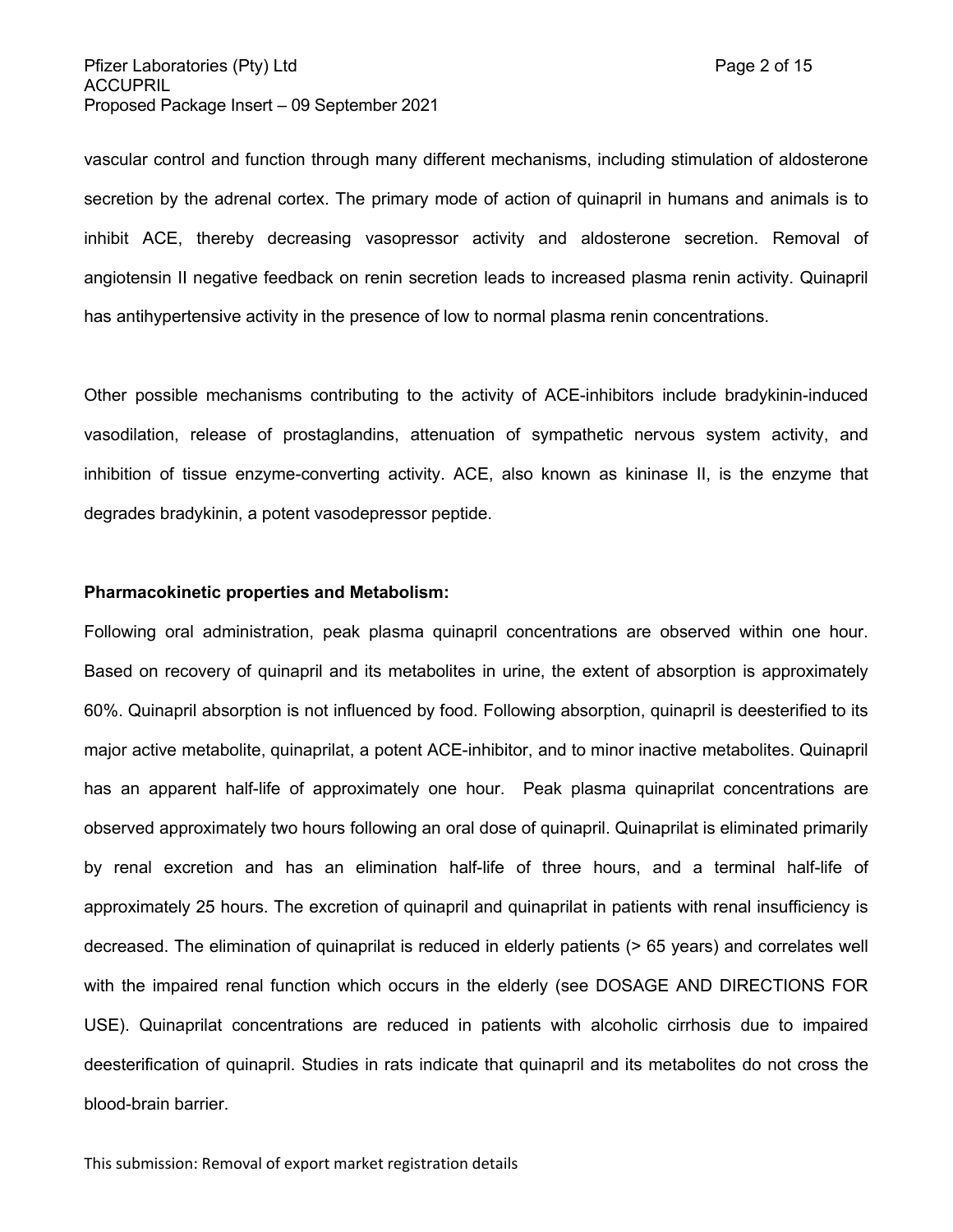### **Pharmacodynamic properties:**

Quinapril reduces peripheral vascular resistance, mean arterial pressure, systolic and diastolic blood pressure.

# **INDICATIONS:**

### **Hypertension:**

ACCUPRIL is indicated for the treatment of mild to moderate hypertension. ACCUPRIL is effective as monotherapy or concomitantly with diuretics in patients with hypertension.

# **Congestive Heart Failure:**

ACCUPRIL is indicated for the treatment of unresponsive systolic left ventricular failure of various aetiologies in which afterload reduction is advocated.

# **CONTRA-INDICATIONS:**

ACCUPRIL is contraindicated:

- in patients who are hypersensitive to any component of this product
- patients with a history of angioedema related to previous therapy with ACE-inhibitors or angiotensin receptor blockers (ARBs): These patients must never again be given these medicines
- Hereditary or idiopathic angioedema
- Hypertrophic obstructive cardiomyopathy (HOCM)
- Moderate to severe renal function impairment (creatinine clearance less than 30 ml/min)
- Bilateral renal artery stenosis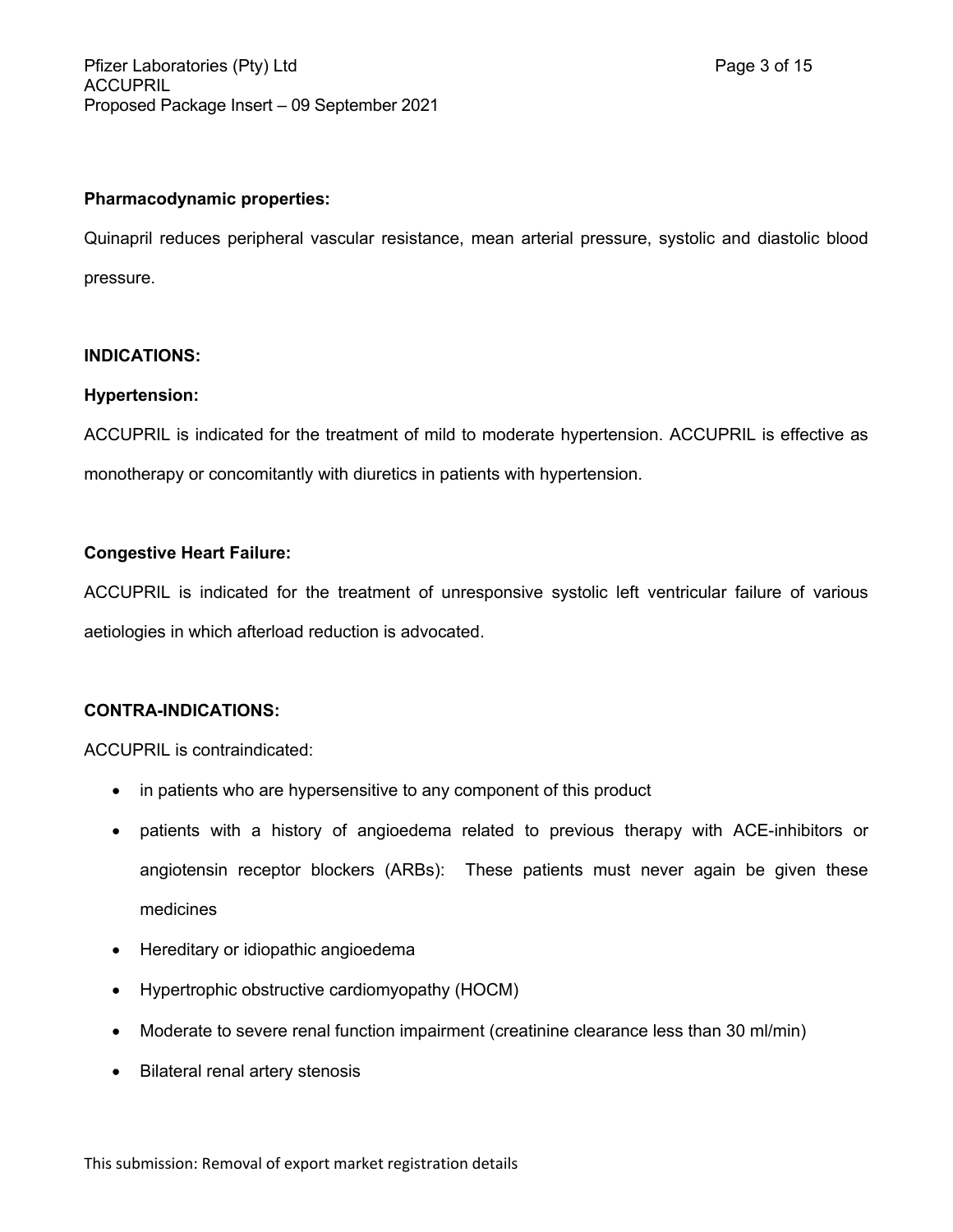- Renal artery stenosis in patients with a single kidney
- Aortic stenosis
- Concomitant therapy with potassium sparing diuretics such as spironolactone, triamterene, amiloride
- Porphyria

Thiazide diuretics in (fixed dose) combination with ACCUPRIL should not be given to patients with Addison's disease. This therapy is also contra-indicated in patients with severe renal impairment or anuria, and in patients who show hypersensitivity to other sulphonamide-derived medicines

- Lithium therapy: Concomitant administration with ACCUPRIL may lead to toxic blood concentrations of lithium
- Pregnancy and Lactation (see PREGNANCY AND LACTATION)

# **WARNINGS AND SPECIAL PRECAUTIONS:**

Should a woman become pregnant while receiving an ACE-inhibitor, the treatment must be stopped promptly and switched to a different class of medicine.

Should a woman receiving an ACE-inhibitor, contemplate pregnancy, the doctor must consider alternative medication.

ACE-inhibitors pass through the placenta and can be presumed to cause disturbance in foetal blood pressure regulatory mechanisms. Oligohydramnios as well as hypotension, oliguria and anuria in newborns have been reported after administration of ACE-inhibitors in the second and third trimester. Cases of defective skull ossification have been observed.

Prematurity and low birth mass can occur (see PREGNANCY AND LACTATION).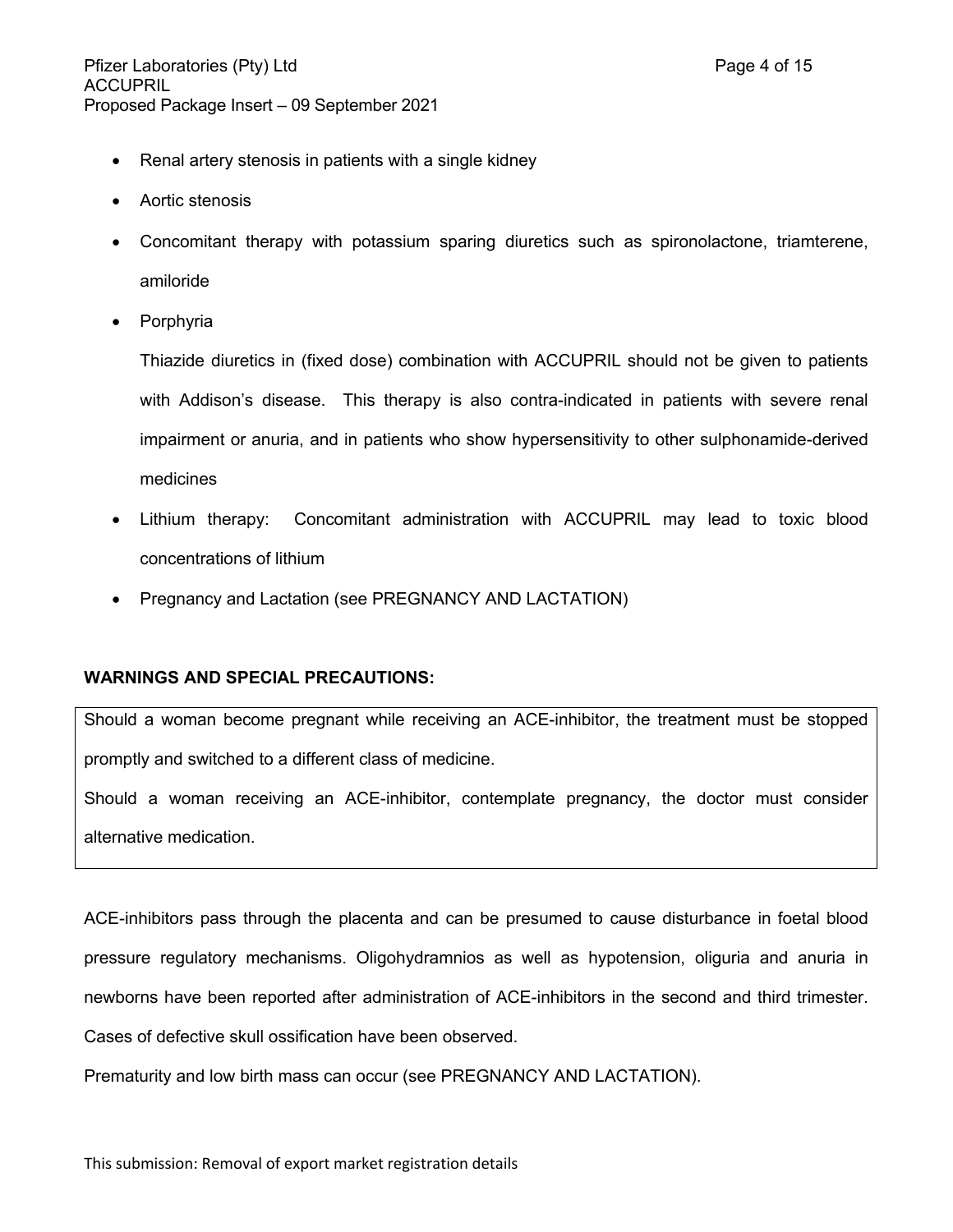### Pfizer Laboratories (Pty) Ltd Page 5 of 15 ACCUPRIL Proposed Package Insert – 09 September 2021

Head and Neck Angioedema: Angioedema, including laryngeal edema, may occur, especially following the first dose of ACCUPRIL. Patients should be so advised and told to report immediately any signs or symptoms suggesting angioedema (swelling of face, eyes, lips, tongue, difficulty in breathing) and to discontinue medication until they have consulted with their physician.

If laryngeal stridor or angioedema of the face, tongue, or glottis occur, treatment with ACCUPRIL should be discontinued immediately, the patient treated appropriately in accordance with accepted medical care, and carefully observed until the swelling disappears. Angioedema associated with laryngeal involvement may be fatal. Where there is involvement of the tongue, glottis, or larynx likely to cause airway obstruction, appropriate therapy e.g., subcutaneous adrenalin solution 1:1000 (0,3 to 0,5 ml) should be promptly administered.

Black patients receiving ACE-inhibitor therapy have been reported to have a higher incidence of angioedema compared to non-black patients.

Intestinal Angioedema: Intestinal angioedema has been reported in patients treated with ACE inhibitors. These patients presented with abdominal pain (with or without nausea or vomiting); in some cases there was no prior history of facial angioedema and C-1 esterase levels were normal. Intestinal angioedema should be included in the differential diagnosis of patients on ACE inhibitors presenting with abdominal pain.

Patients with a history of angioedema unrelated to ACE-inhibitor therapy may be at increased risk of angioedema while receiving an ACE inhibitor.

### Anaphylactoid reactions:

Desensitization: Patients receiving ACE-inhibitors during desensitizing treatment with hymenoptera venom have sustained life-threatening anaphylactoid reactions. In the same patients, these reactions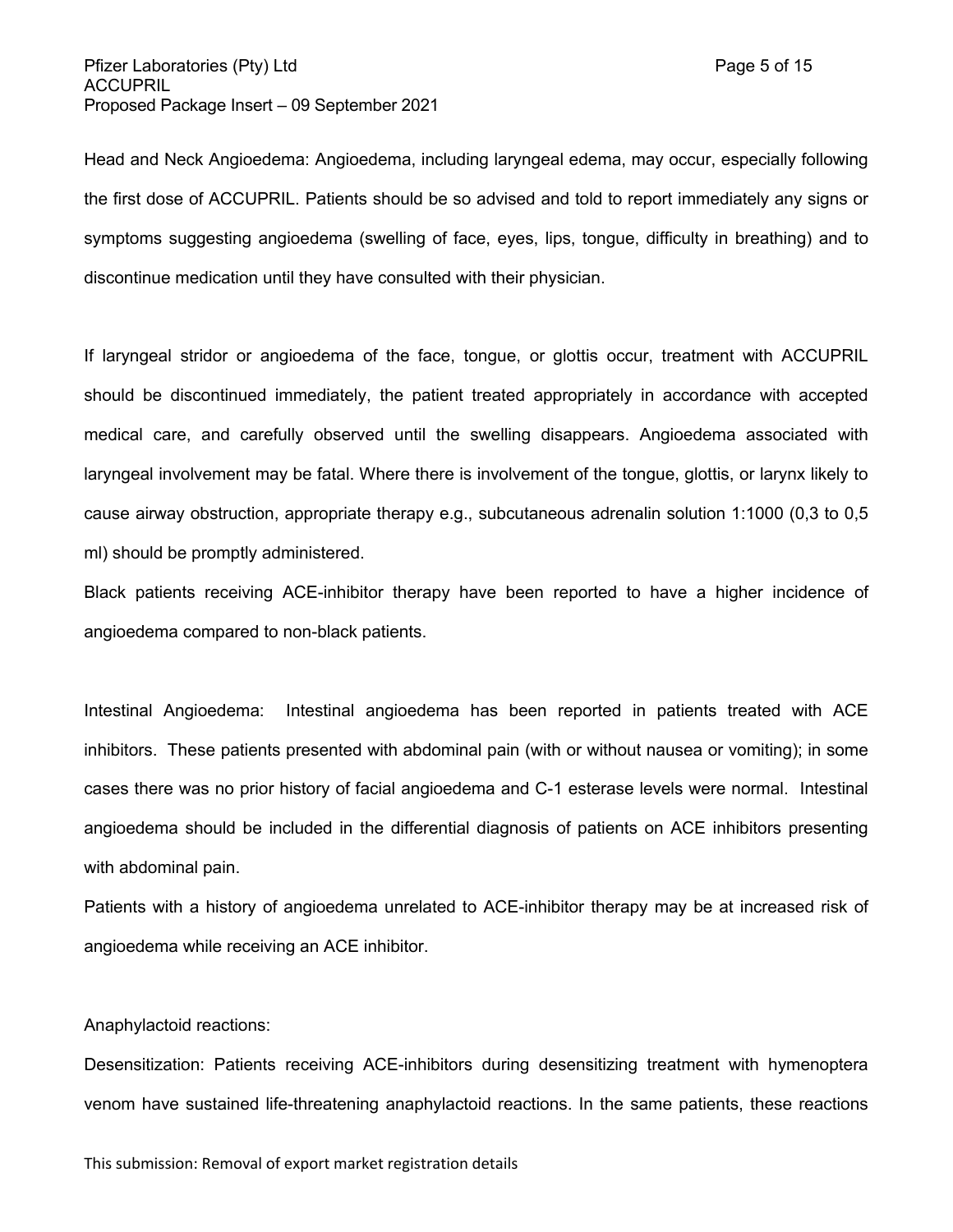have been avoided when ACE-inhibitors were temporarily withheld, but they have reappeared upon inadvertent rechallenge.

Haemodialysis: Clinical evidence has shown that patients haemodialysed using certain high-flux membranes (such as polyacrylonitrile membranes) are likely to experience anaphylactoid reactions with concomitant ACE-inhibitor treatment. This combination should be avoided, either by use of alternative antihypertensive drugs, or alternative membranes for haemodialysis.

Hypotension: Patients should be cautioned to report lightheadedness, especially during the first few days of ACCUPRIL therapy. If actual syncope occurs, the patients should be told to discontinue medication until they have consulted with their physician.

All patients should be cautioned that excessive perspiration and dehydration may lead to an excessive fall in blood pressure because of reduction in fluid volume. Other causes of volume depletion such as vomiting or diarrhoea may also lead to a fall in blood pressure; patients should be advised to consult with their physician.

In patients with congestive heart failure where diastolic dysfunction of the left ventricle exists, cardiac failure may be aggravated.

If symptomatic hypotension occurs, the patient should be placed in the supine position and, if necessary, receive an intravenous infusion of normal saline. A transient hypotensive response is not a contraindication to further doses; however, lower doses of ACCUPRIL or any concomitant diuretic therapy should be considered if this event occurs.

Neutropenia/Agranulocytosis: ACE-inhibitors have been associated with agranulocytosis and bone marrow depression in patients with uncomplicated hypertension. Agranulocytosis has been rarely reported during treatment with ACCUPRIL. Monitoring of white blood cell counts especially in patients with collagen vascular disease and/or renal disease should be considered.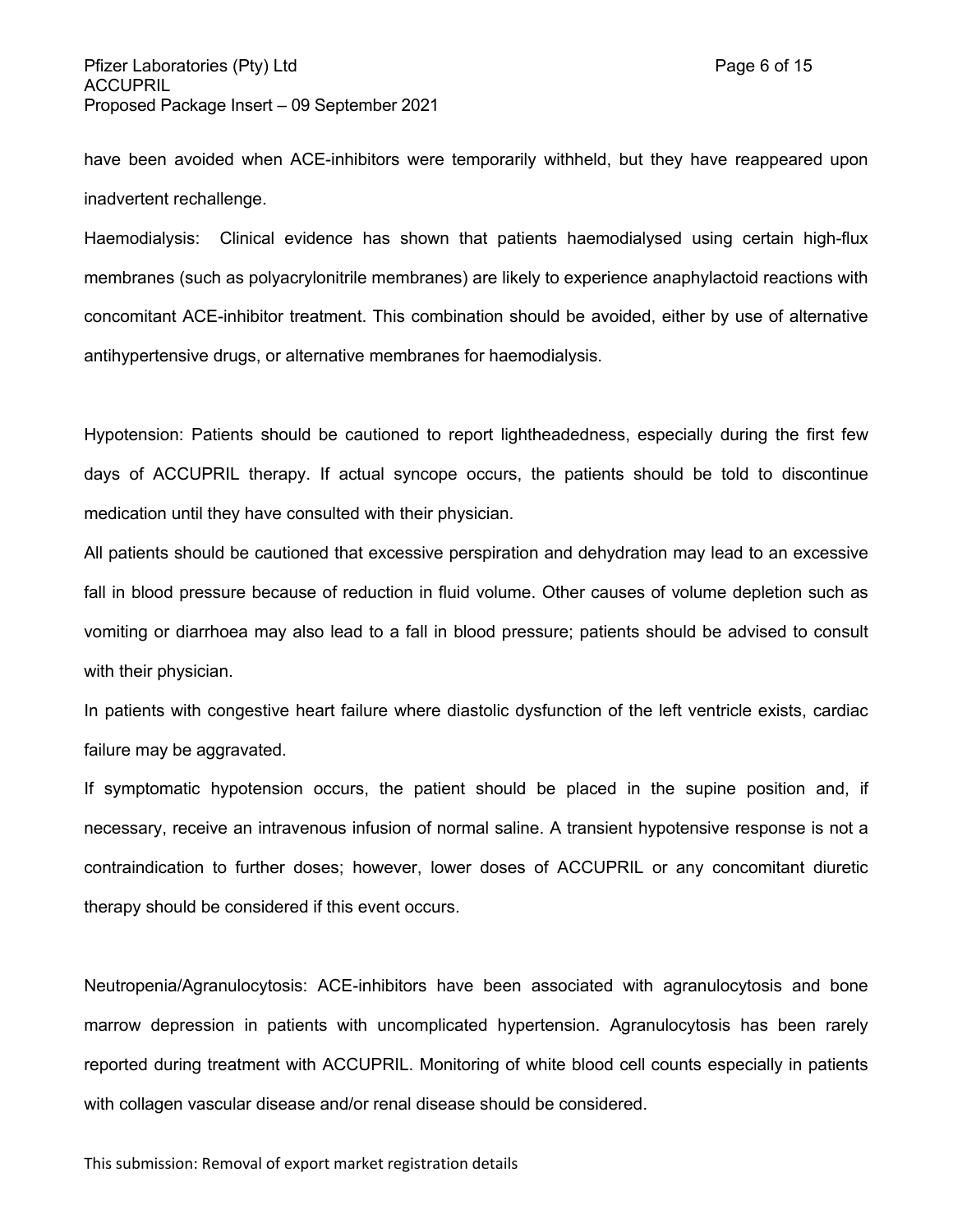Patients should be told to report promptly any indication of infection (e.g. sore throat, fever) which does not resolve within two days.

Hypoglycaemia and Diabetes: ACE-inhibitors have been associated with hypoglycaemia in diabetic patients on insulin or oral hypoglycaemic agents; closer monitoring of diabetic patients may be required.

Hyperkalaemia and potassium-sparing diuretics: Patients on ACCUPRIL alone may have increased serum potassium levels. This effect may help to reduce the hypokalaemia induced by thiazide diuretics. ACCUPRIL has not been studied as concomitant therapy with potassium-sparing diuretics. Because of the risk of further potentiating increases in serum potassium it is advised that if such combination therapy is indicated, it be initiated with caution and the patient's serum potassium levels be closely monitored. Patients should be told not to use salt substitutes containing potassium without consulting their physician.

Impaired renal function: In patients with a creatinine clearance of < 40 ml/min, the half-life of quinaprilat is prolonged. These patients should commence therapy at the lowest recommended daily dose and be titrated upwards based upon response. Renal function should be closely monitored, although initial studies in small numbers of patients do not indicate that ACCUPRIL produces further deterioration in renal function.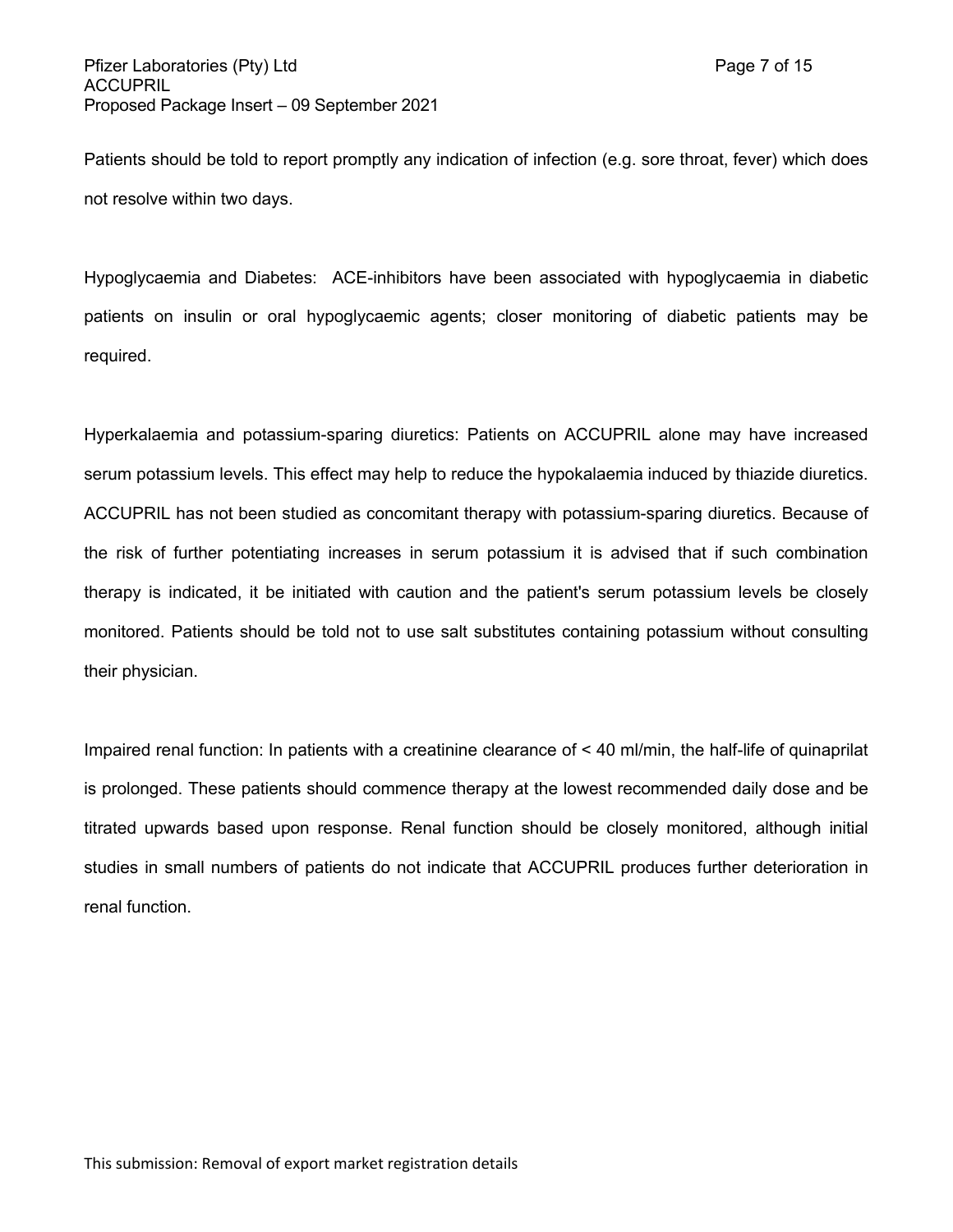Use in Elderly: Elderly patients exhibited increased AUC and peak levels for quinaprilat compared to values in younger patients; this appeared to be related to decreased renal function rather than age itself. No overall differences in effectiveness or safety were observed between older and younger patients, however, greater sensitivity of some older individuals cannot be ruled out.

Surgery/Anaesthesia: Caution should be exercised when patients undergo anaesthesia since angiotensin converting enzyme inhibitors have been shown to block angiotensin II formation secondary to compensatory renin release. This may lead to hypotension which can be corrected by volume expansion.

#### **Effects on Ability to Drive and Use Machines:**

The ability to engage in activities such as operating machinery or operating a motor vehicle may be impaired, especially when initiating ACCUPRIL therapy.

### **INTERACTIONS:**

*Tetracycline:* Concomitant administration of tetracycline with ACCUPRIL reduced the absorption of tetracycline in healthy volunteers because of the presence of magnesium carbonate in the formulation. It is recommended that concomitant administration of ACCUPRIL and tetracycline be avoided.

*Other Agents:* No important pharmacokinetic interactions occurred when ACCUPRIL was used concomitantly with propranolol, hydrochlorothiazide, digoxin, or cimetidine.

No change in prothrombin time occurred when ACCUPRIL and warfarin were given together.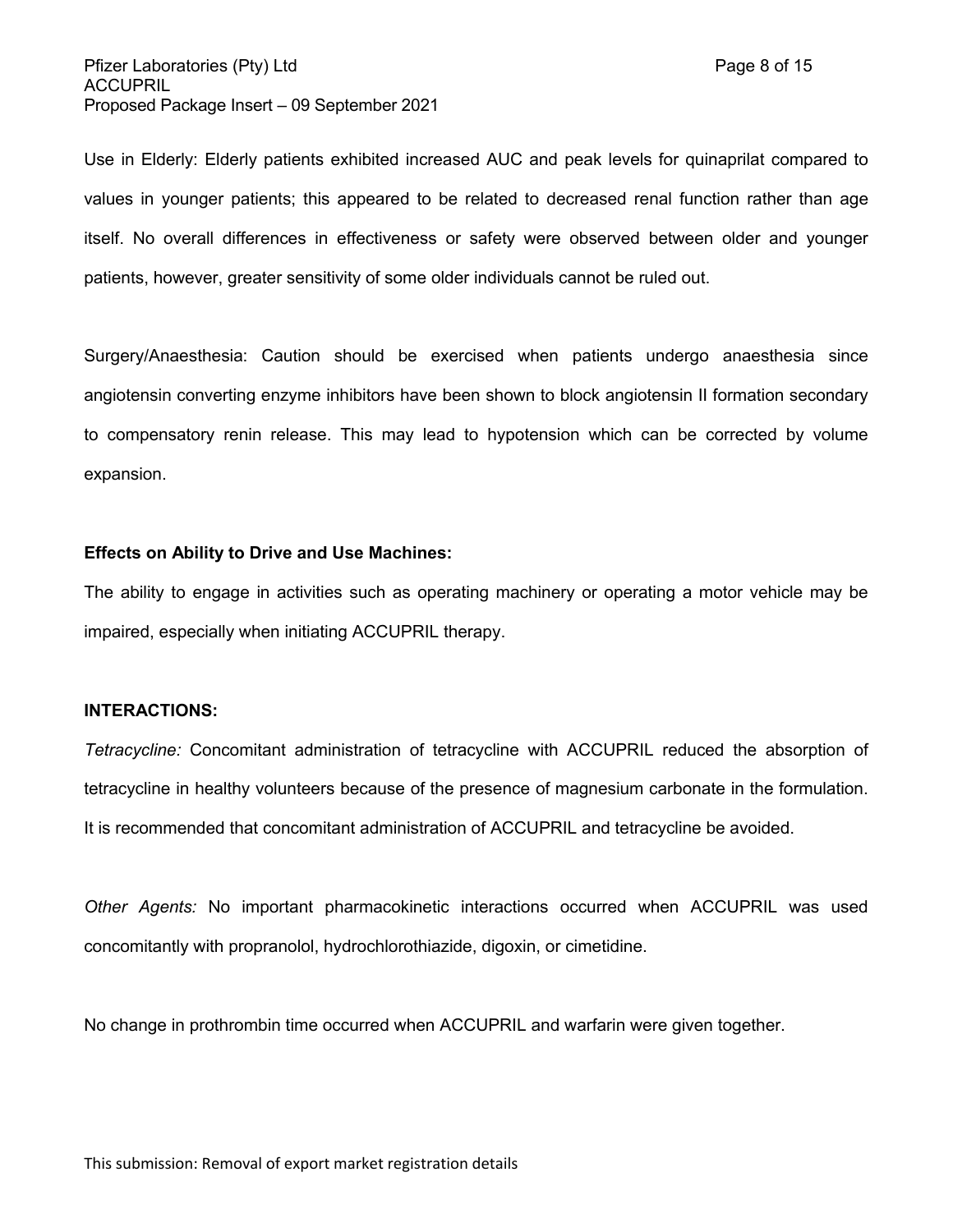Pfizer Laboratories (Pty) Ltd Page 9 of 15 ACCUPRIL Proposed Package Insert – 09 September 2021

*Concomitant Diuretic Therapy:* Patients on diuretics, especially those on recently instituted diuretic therapy, may experience an excessive reduction of blood pressure after initiation of therapy with ACCUPRIL. Hypotensive effects after the first dose of ACCUPRIL may be minimized by discontinuing the diuretic a few days prior to initiation of therapy. In patients in whom a diuretic is continued, medical supervision should be provided up to two hours after the initial dosage of ACCUPRIL.

#### **PREGNANCY AND LACTATION:**

Pregnancy: There are no adequate and well-controlled studies in pregnant women. ACCUPRIL is contra-indicated throughout pregnancy. (See WARNINGS AND SPECIAL PRECAUTIONS).

Nursing mothers: Quinapril and its metabolites are secreted in human milk.

#### **DOSAGE AND DIRECTIONS FOR USE:**

ACCUPRIL may be administered without regard to meals.

#### **Hypertension:**

Monotherapy: The recommended initial dosage of ACCUPRIL in patients not on diuretics is 10 mg once daily. Depending upon clinical response, patient's dosage may be titrated (by doubling the dose) to a maintenance dosage of 20 to 40 mg/day given as a single dose or divided into two doses. Generally, dosage adjustments should be made at intervals of four weeks or according to patient's response. Long-term control is maintained in most patients with a single daily dosage regimen.

Antihypertensive activity commences within one hour with peak effects usually achieved by two to four hours after dosing. Achievement of maximum blood pressure lowering effects may require two weeks of therapy in some patients.

This submission: Removal of export market registration details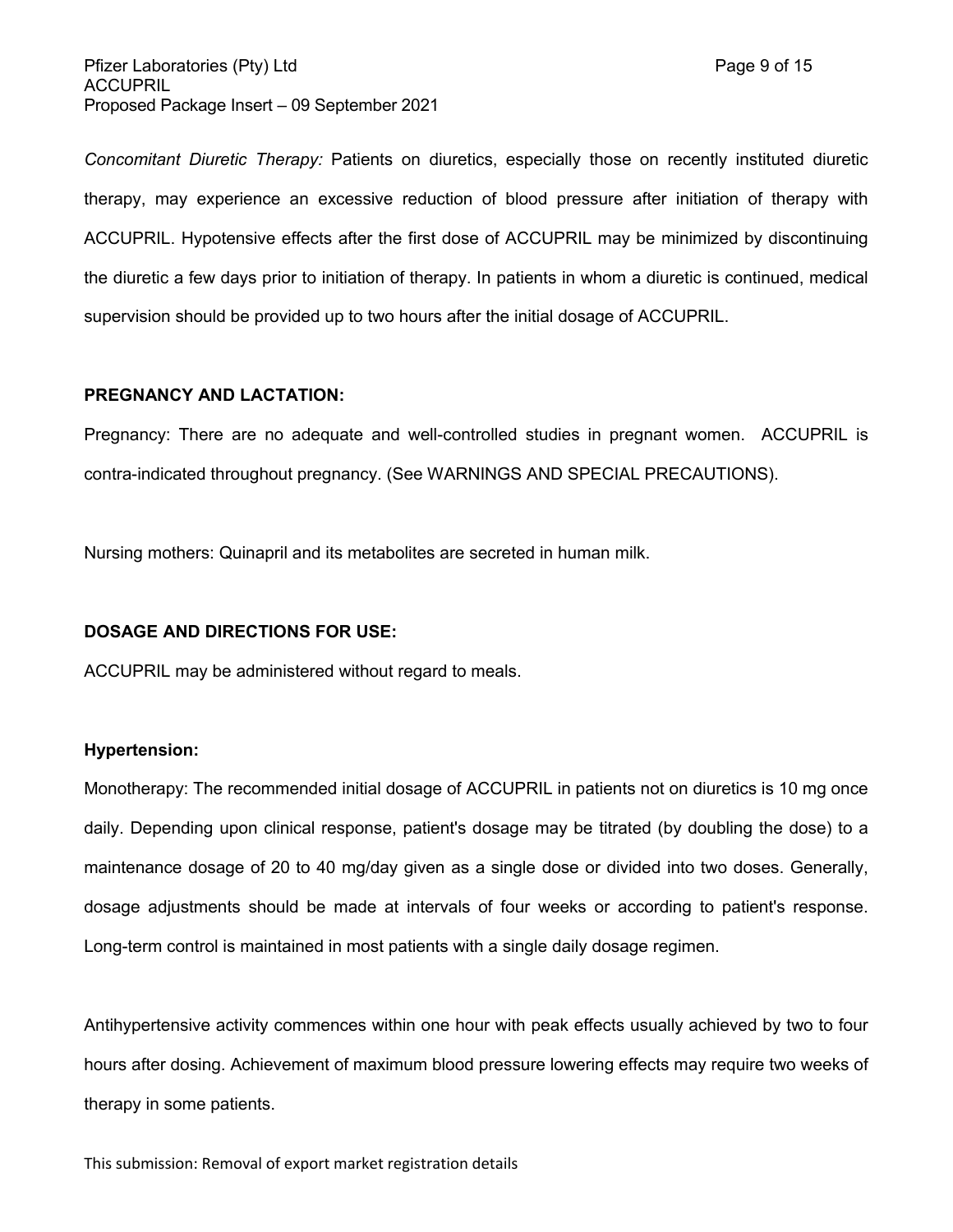Concomitant Diuretics: In patients who are also being treated with a diuretic, the initial dosage of ACCUPRIL is 5 mg in order to determine if excess hypotension will occur. The dosage should subsequently be titrated (as described above) to the optimal response (see WARNINGS AND SPECIAL PRECAUTIONS).

### **Congestive Heart Failure:**

The recommended initial dosage in patients with congestive heart failure due to unresponsive systolic left ventricular failure of various aetiologies in which afterload reduction is advocated, is a single 5 mg dose, following which the patient should be monitored closely for symptomatic hypotension. Patients may be titrated up to 40 mg per day given in two doses with concomitant diuretic and/or cardiac glycoside therapy. Patients can, however, normally be maintained effectively on doses of 10 to 20 mg per day given in one or two doses with concomitant therapy.

### **Impaired renal function:**

Patients should commence therapy at the lowest recommended daily dose and be titrated upwards based upon response. (See WARNINGS AND SPECIAL PRECAUTIONS)

#### **Use in Elderly Patients:**

In elderly patients initial therapy is 5 mg once daily followed by titration to the optimal response.

#### **Use in Children:**

The safety and effectiveness of ACCUPRIL in children has not been established.

This submission: Removal of export market registration details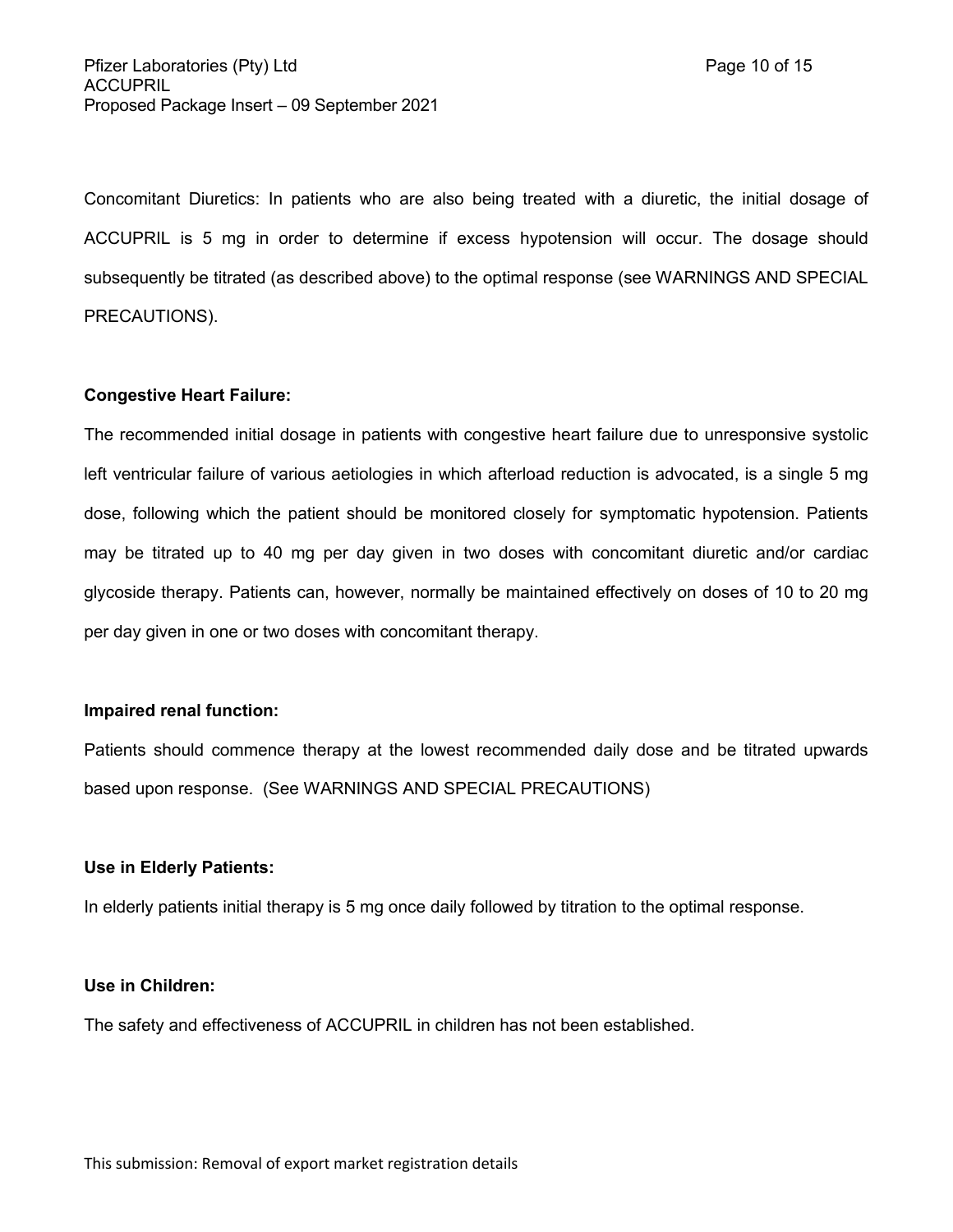# **SIDE-EFFECTS:**

The adverse events reported have been categorized utilizing the incidence rate as follows:

Very common:  $\geq 1/10$  ( $\geq 10\%$ ); Common:  $\geq 1/100$  and  $< 1/10$  ( $\geq 1\%$  and  $< 10\%$ ); Uncommon:  $\geq 1/1000$ 

and  $<$  1/100 ( $\ge$ 0.1% and <1%); Rare:  $\ge$  1/10 000 and  $<$  1/1 000 ( $\ge$ 0.01% and <0.1%); Very Rare:  $<$  1/10

000 (<0.01%)

| <b>MeDRA System Organ Class</b> | <b>Frequency</b> | <b>Adverse Event</b>                |
|---------------------------------|------------------|-------------------------------------|
|                                 |                  |                                     |
| Blood and lymphatic system      | Rare             | Agranulocytosis, haemolytic anemia, |
| disorders                       |                  | neutropenia, thrombocytopenia       |
| Immune system disorders         | Rare             | Anaphylactoid reaction              |
| Metabolism and nutrition        | Common           | Hyperkalaemia                       |
| system disorders                |                  |                                     |
| Psychiatric disorders           | Common           | Insomnia                            |
|                                 |                  |                                     |
|                                 | Uncommon         | Depression, nervousness             |
| Nervous system disorders        | Common           | Dizziness, headache, paraesthesia   |
|                                 |                  |                                     |
|                                 | Uncommon         | Somnolence, vertigo                 |
| Eye disorders                   | Uncommon         | Amblyopia                           |
| Cardiac disorders               | Uncommon         | Angina pectoris, palpitations,      |
|                                 |                  | tachycardia                         |
| Vascular disorders              | Common           | Hypotension                         |
|                                 |                  |                                     |
|                                 | Uncommon         | Vasodilation                        |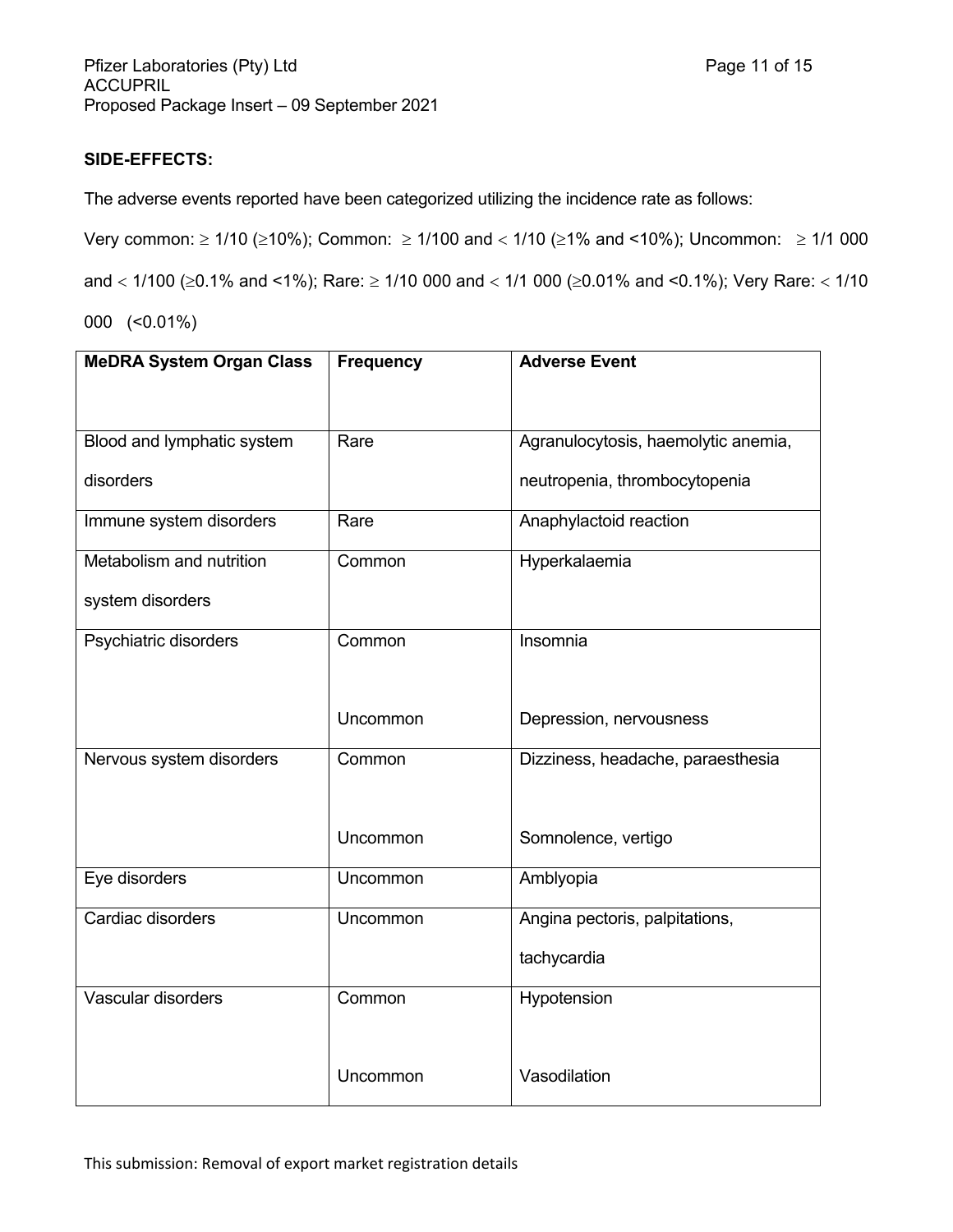|                                   | Rare     | Postural hypotension, syncope          |
|-----------------------------------|----------|----------------------------------------|
| Respiratory, thoracic and         | Common   | Cough, dyspnoea, pharyngitis, rhinitis |
| mediastinal disorders             |          |                                        |
|                                   | Rare     | Eosinophilic pneumonitis               |
| <b>Gastrointestinal disorders</b> | Common   | Abdominal pain, diarrhoea, dyspepsia,  |
|                                   |          | nausea, vomiting                       |
|                                   |          |                                        |
|                                   | Uncommon | Dry mouth or throat, flatulence,       |
|                                   |          | pancreatitis                           |
| Hepatobiliary disorders           | Rare     | <b>Hepatitis</b>                       |
|                                   |          |                                        |
| Skin and subcutaneous tissue      | Uncommon | Angioedema, increased perspiration,    |
| disorders                         |          | pruritus, rash                         |
|                                   |          |                                        |
|                                   | Rare     | Alopecia, exfoliative dermatitis,      |
|                                   |          | pemphigus, photosensitivity reaction   |
| Musculoskeletal and               | Common   | Back pain, myalgia                     |
| connective tissue disorders       |          |                                        |
|                                   | Uncommon | Arthralgia                             |
| Renal and urinary disorders       | Uncommon | Urinary tract infection                |
|                                   |          |                                        |
| Reproductive system and           | Uncommon | Impotence                              |
| breast disorders                  |          |                                        |
|                                   |          |                                        |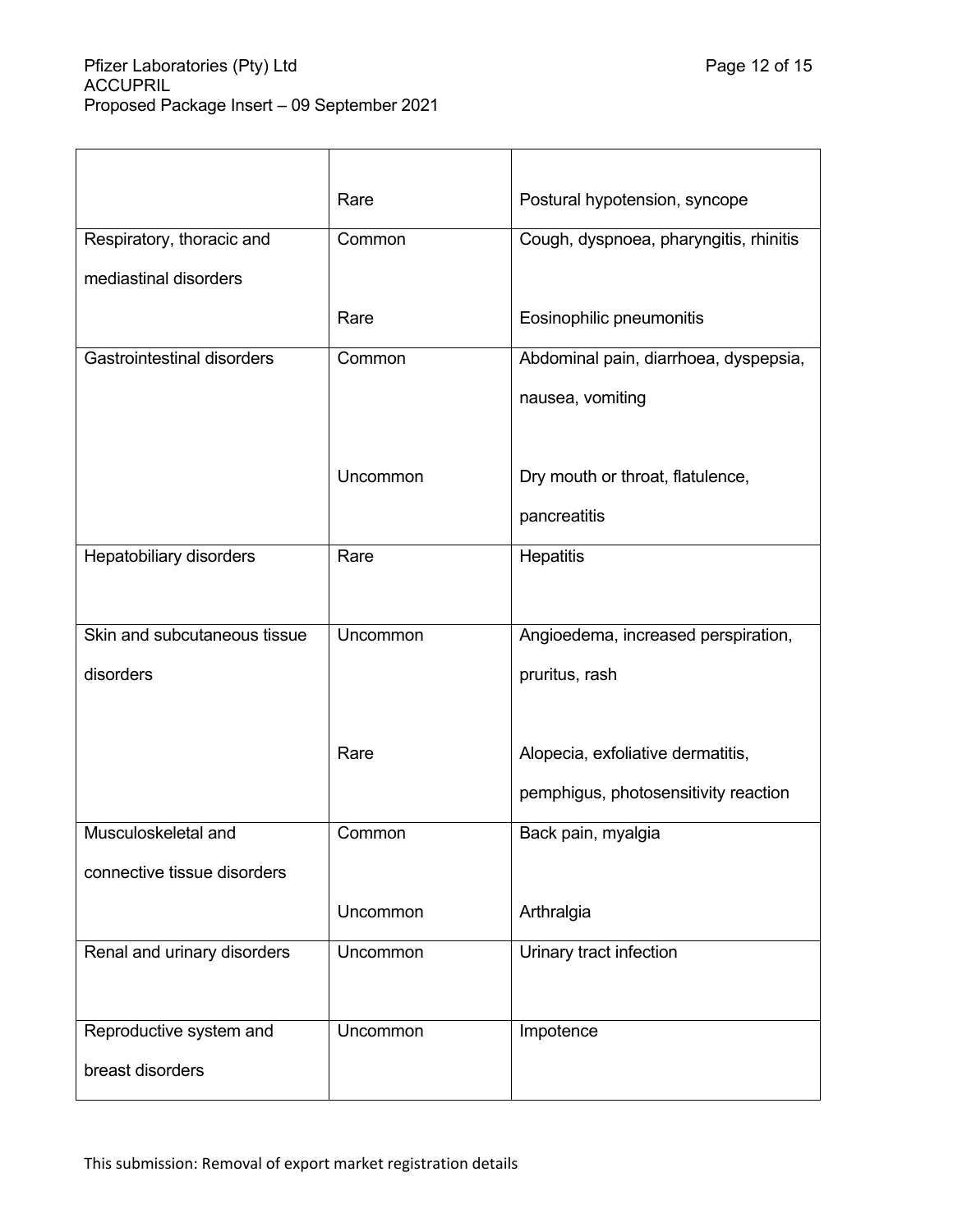| General disorders and          | Common   | Chest pain, fatigue                   |
|--------------------------------|----------|---------------------------------------|
| administration site conditions |          |                                       |
|                                | Uncommon | Oedema (peripheral and generalized)   |
| Investigations                 | Common   | Increased serum creatinine, increased |
|                                |          | blood urea nitrogen                   |
|                                |          |                                       |
|                                |          |                                       |

# **KNOWN SYMPTOMS OF OVERDOSAGE AND PARTICULARS OF ITS TREATMENT:**

No data are available with respect to overdosage in humans. The oral LD50 of quinapril in mice and rats ranges from 1440 to 4280 mg/kg. The most likely clinical manifestation would be symptoms attributable to severe hypotension, which should normally be treated by intravenous volume expansion.

Haemodialysis and peritoneal dialysis have little effect on the elimination of quinapril and quinaprilat.

### **IDENTIFICATION:**

ACCUPRIL 5 mg: A reddish-brown, oval, biconvex film-coated tablet with bisecting score on both sides and debossing "5" on both sides in opposite directions.

ACCUPRIL 10 mg: A reddish-brown, triangular, biconvex film-coated tablet with bisecting score on both sides and embossing "10" on one side.

ACCUPRIL 20 mg: A reddish-brown, round, biconvex, film-coated tablet, with bisecting score on both sides and debossing "20" on one side.

ACCUPRIL 40 mg: A reddish-brown, oval, biconvex, film-coated tablet, embossed "40" on one side; and "PD 535" on the other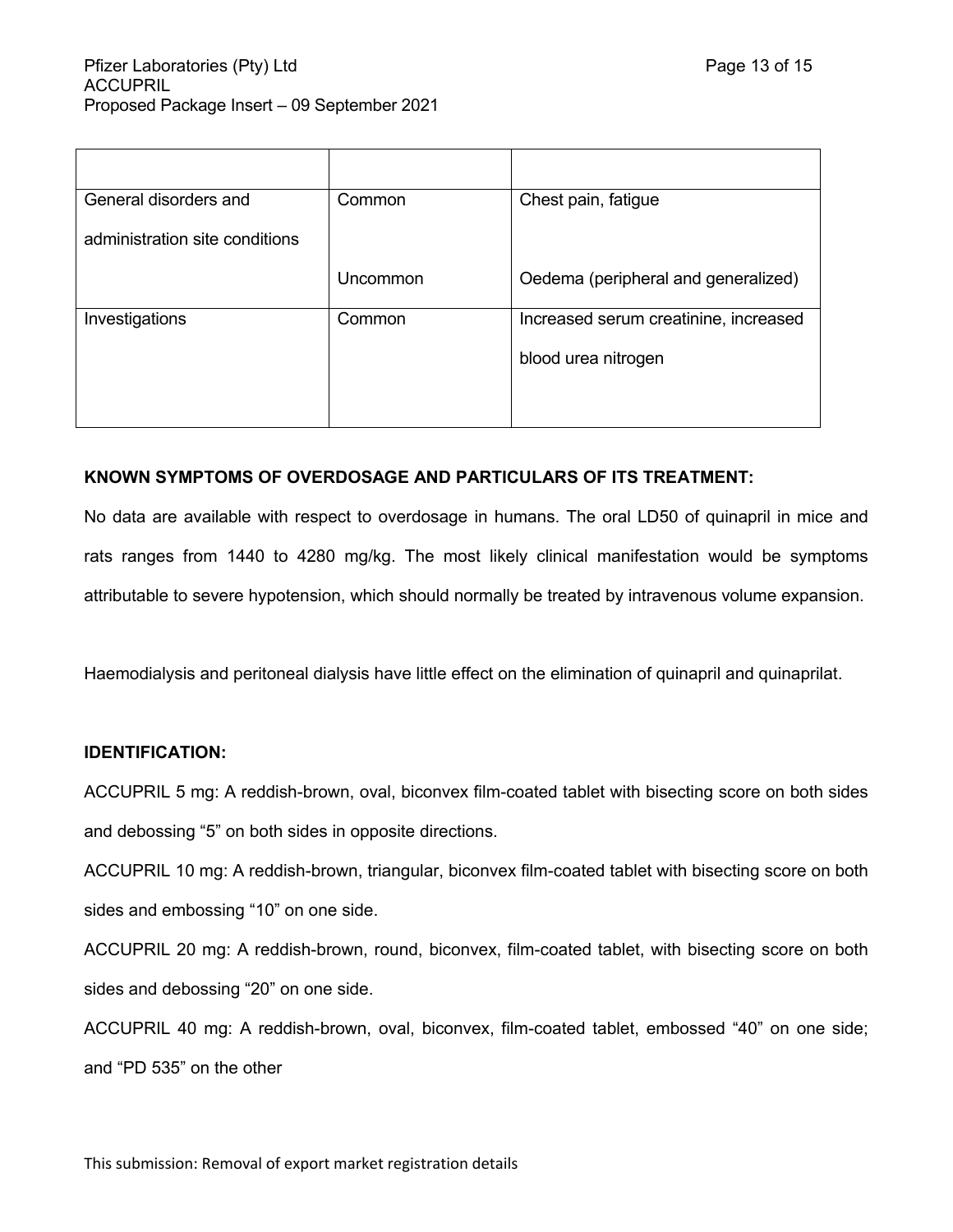Pfizer Laboratories (Pty) Ltd **Philosopheratories** (Pty) Ltd **Page 14 of 15** ACCUPRIL Proposed Package Insert – 09 September 2021

# **PRESENTATION:**

Blister packs of 28, 30, 60 and 90 tablets.

# **STORAGE INSTRUCTIONS:**

Store in a cool (below 25 °C), dry place. Protect from light and moisture.

KEEP OUT OF REACH OF CHILDREN.

# **REGISTRATION NUMBERS:**

ACCUPRIL 5 mg: W/7.1.3/361

ACCUPRIL 10 mg: W/7.1.3/362

ACCUPRIL 20 mg: W/7.1.3/363

ACCUPRIL 40 mg: W/7.1.3/364

# **NAME AND BUSINESS ADDRESS OF THE HOLDER OF THE CERTIFICATE OF REGISTRATION:**

Pfizer Laboratories (Pty) Limited

85 Bute Lane

**Sandton** 

2196

SOUTH AFRICA

# **DATE OF PUBLICATION OF THIS PACKAGE INSERT:**

Last Council Approval: 23 July 2010